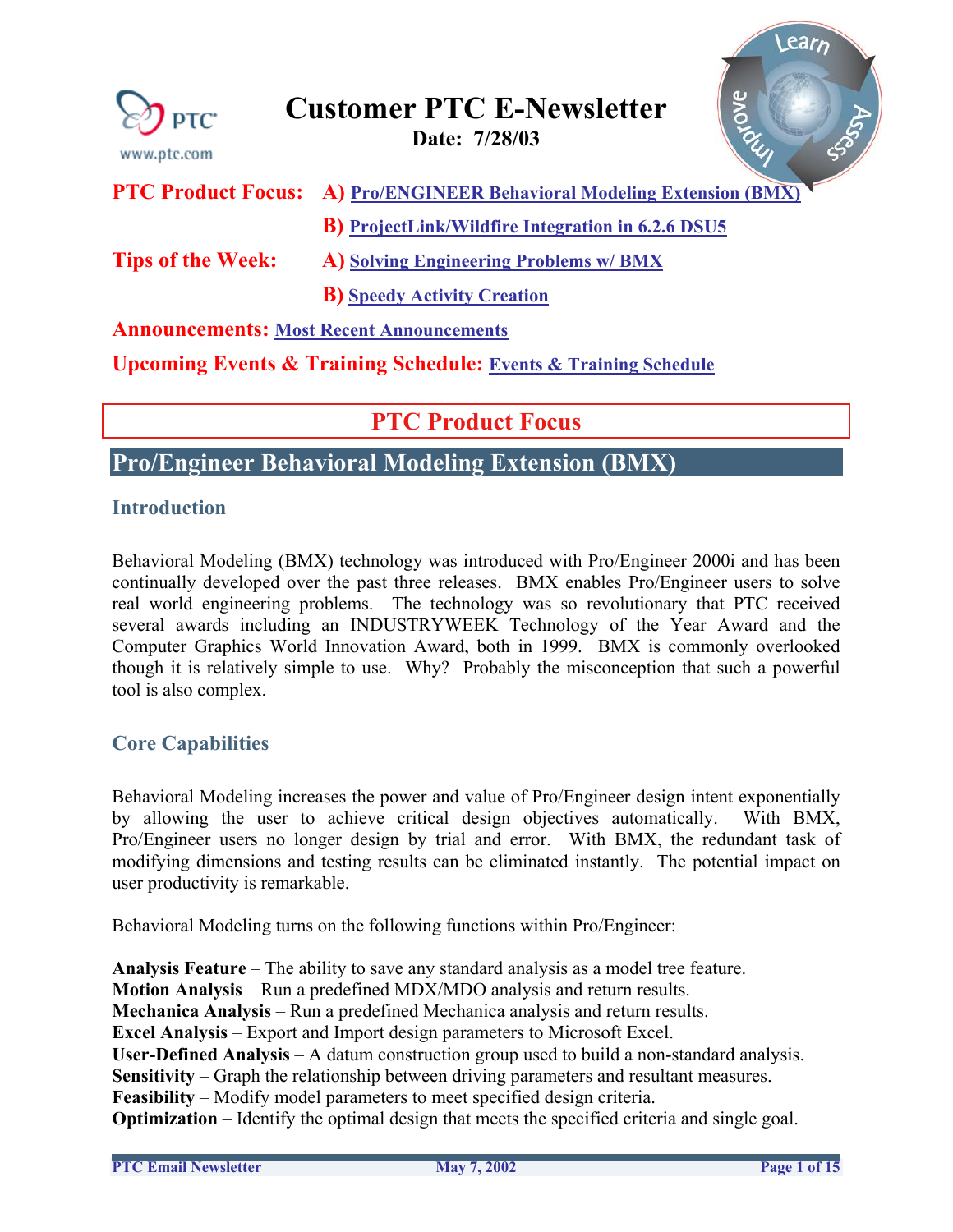**Multi-Objective Design Study** – Identify the design solution set that meets the specified criteria and multiple goals.

In addition, Analysis Features can be created on the fly after analyzing any geometric property by selecting the 'Add Feature' button. The analysis feature is then inserted in the model tree.

The Sensitivity Study is used when the relationship between driving parameters and measurable results needs to be investigated. The result of this study is purely graphical. It does not result in changes to the part geometry.

A Feasibility Study is used to determine if the design criteria is possible by modification to the specified parameters. The result of this study is modified Pro/Engineer geometry, if the design criteria are achieved. Graphical results are optional.

An Optimization Study combines the functionality of the Feasibility Study with the ability to target a specific goal, such as minimum mass. With this option, BMX not only ensures the design criteria is achieved, it also determines the optimal combination of parameters to achieve the goal specified. The result is optimized model geometry. Graphical results are optional.

The Multi-Object Design Study is used when multiple goals exist that need to be evaluated against one another. The result of this study is a solution set that explores the design space that achieves the specified goals. The results can be displayed graphically. The 'optimal' design solution set can be objectively chosen from the graphical display.

## **Potential Use Cases**

When would a Pro/Engineer user choose to use BMX? When design criteria dictate measurable, quantifiable objectives. Here is a sampling of the standard measures that can be saved as an Analysis Feature:

| Category         | <b>Measurement Examples</b>           |
|------------------|---------------------------------------|
| Measure          | Length, Distance, Angle, Area,        |
| Model Analysis   | Mass, Volume, Inertia, Clearance,     |
| Curve Analysis   | Curvature, Radius, Deviation,         |
| Surface Analysis | Gaussian Curvature, Deviation, Draft, |

Whenever a measurable objective, or even conflicting objectives are required, BMX can be used to automate the solution. Any of the measurement examples listed above can be used to drive an exact solution.

#### **Recent Enhancements**

The 'out of the box' power of BMX was dramatically enhanced with the release of Pro/Engineer Wildfire. The primary enhancements to Behavioral Modeling include:

- 1. [Mechanica Analysis](http://www.ptc.com/appserver/mkt/irn/note.jsp?fam=5&rev=2&irnid=1795&pack=21676&lang=en)
- 2. [Mechanism Dynamics Analysis](http://www.ptc.com/appserver/mkt/irn/note.jsp?fam=5&rev=2&irnid=1805&pack=21676&lang=en)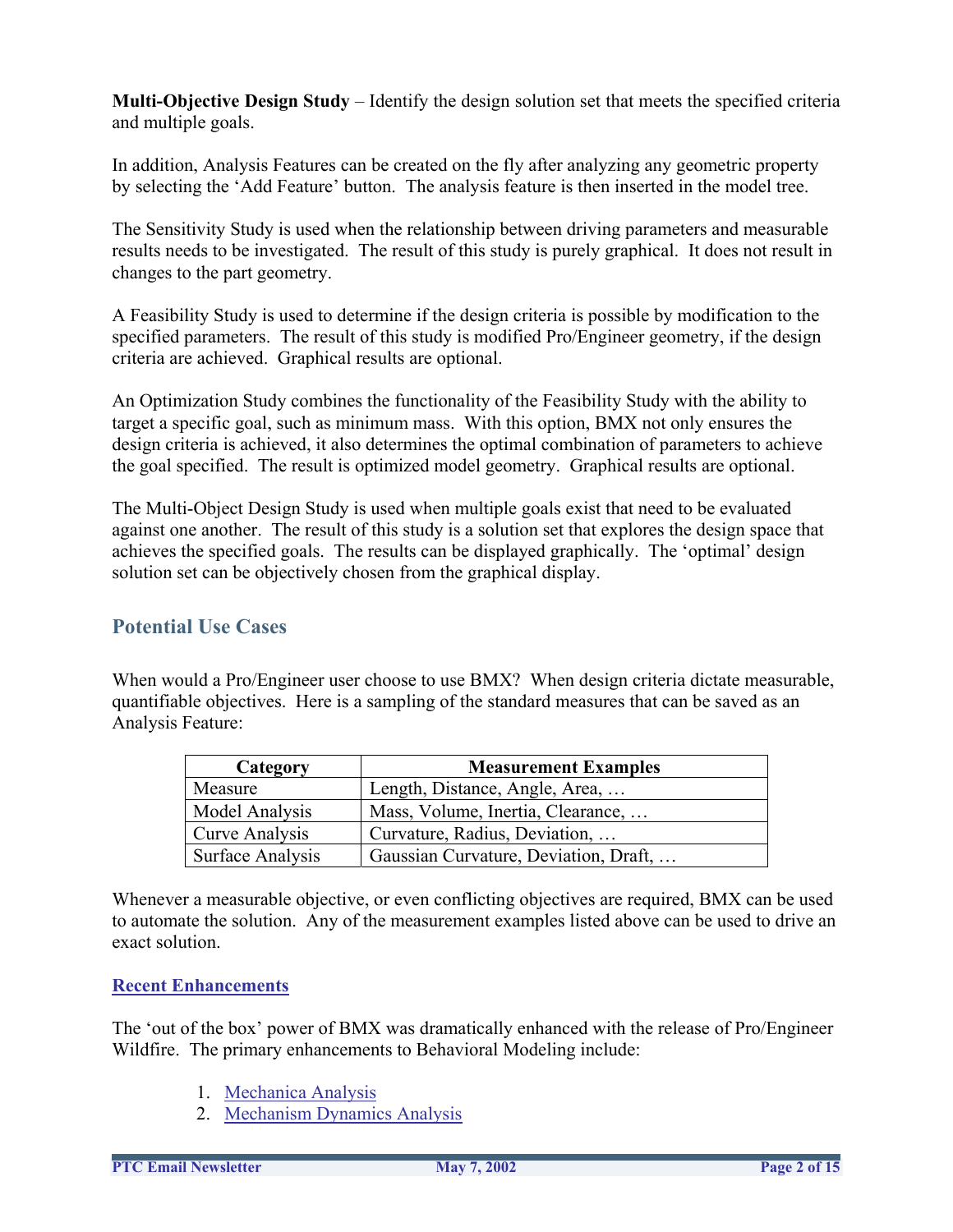### 3. [Global Optimization Option](http://www.ptc.com/appserver/mkt/irn/note.jsp?fam=5&rev=2&irnid=1806&pack=21676&lang=en)

The Mechanica Analysis feature enables BMX to execute an existing Mechanica study within the context of a BMX solution. This allows the designer to incorporate both geometric and simulation properties, such as stress, in a BMX solution. All Mechanica calculated results are available within the BMX analysis. Please Note: The Mechanica study will recalculate during model regeneration unless the regeneration option 'Only Design Study' is set.

Mechanism Dynamics Analysis is a function of the Motion Analysis feature in Pro/Engineer. [Mechanism Dynamics](http://www.ptc.com/appserver/it/icm/cda/template_lib/product/icm01_product_v.jsp?&im_dbkey=2115&im_language=en&tab=try) (MDO) is included in the current 'Flexible Engineering' package, Flex3C, and is based on Mechanica Motion technology. MDO enables kinematic assemblies (MDX) to be analyzed for dynamic performance. With Wildfire, MDO forces and measures can be used within a BMX solution. Please Note: The Motion Analysis study will recalculate during model regeneration unless the regeneration option 'Only Design Study' is set.

The new Global Optimization Option overcomes a limitation from prior versions that BMX could potentially focus (get stuck) in a local maxima or minima during an Optimization Study, thereby missing the true optimal result. This was not an issue when the solution space had a discrete max and min, as represented by Figure 1. However, multiple maxima or minima, as in Figure 2, could result in an incorrect Optimization result. With Pro/Engineer Wildfire, users can force BMX to explore the complete design space, ensuring the true optimal design solution is returned.

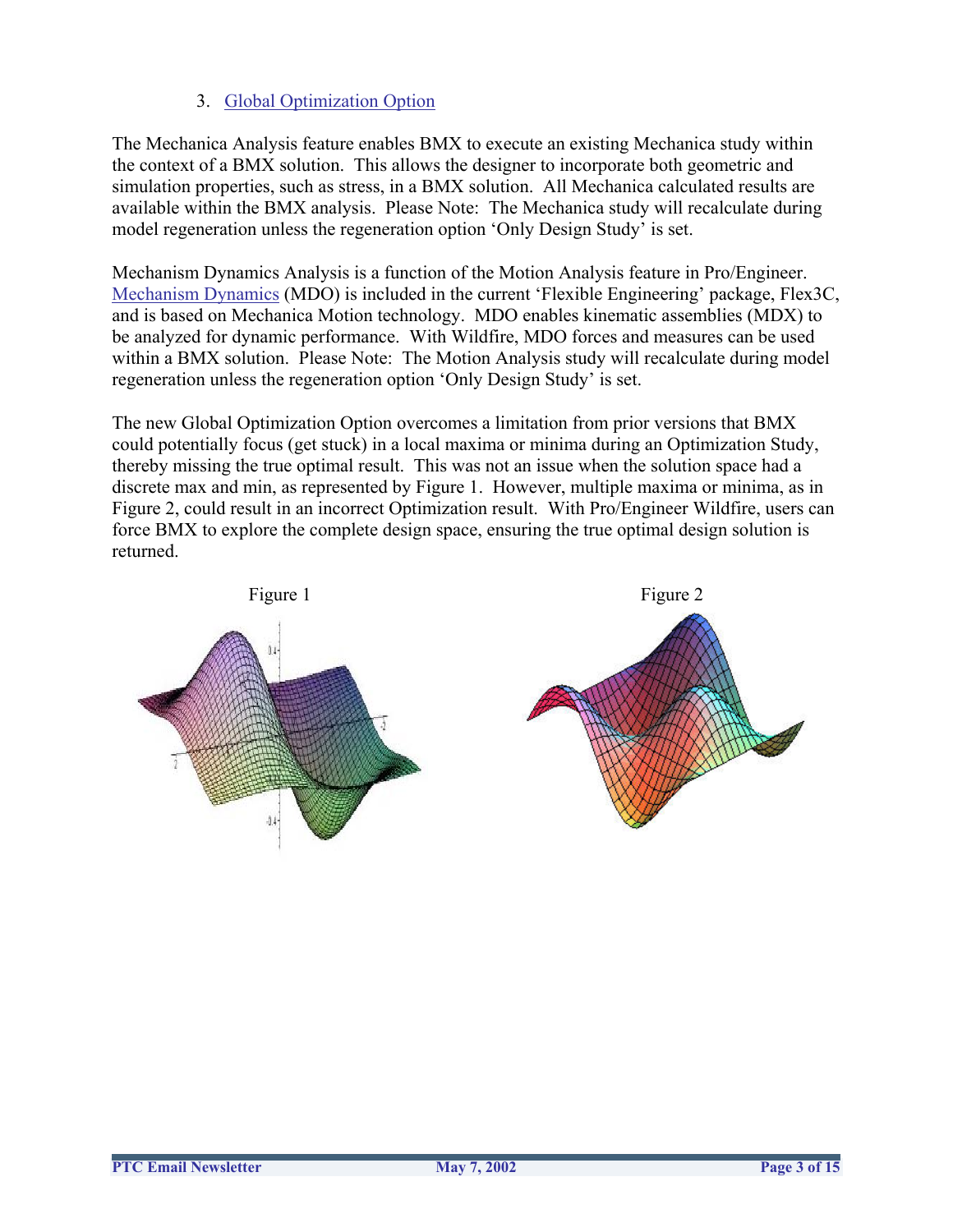### <span id="page-3-0"></span>**Licensing Information**

Many PTC customers already own BMX through the premier 'Flexible Engineering' packages offered with Pro/Engineer Version 2000i<sup>2</sup> through Wildfire. If your license pack is an older premier package, upgrading to a 'Flexible Engineering' package is the most cost effective option to obtain BMX. For 'Foundation' customers, BMX is also available as an optional design extension.

# [Back To Top](#page-0-0)

**PTC Product Focus** 

## **ProjectLink/Wildfire Integration in 6.2.6 DSU5**

[Click Here To View](http://www.ptc-mss.com/Tutorial/Tip_Tech/Customer PTC E-Newsletter 7-28-2003_B.pdf)

[Back To Top](#page-0-0)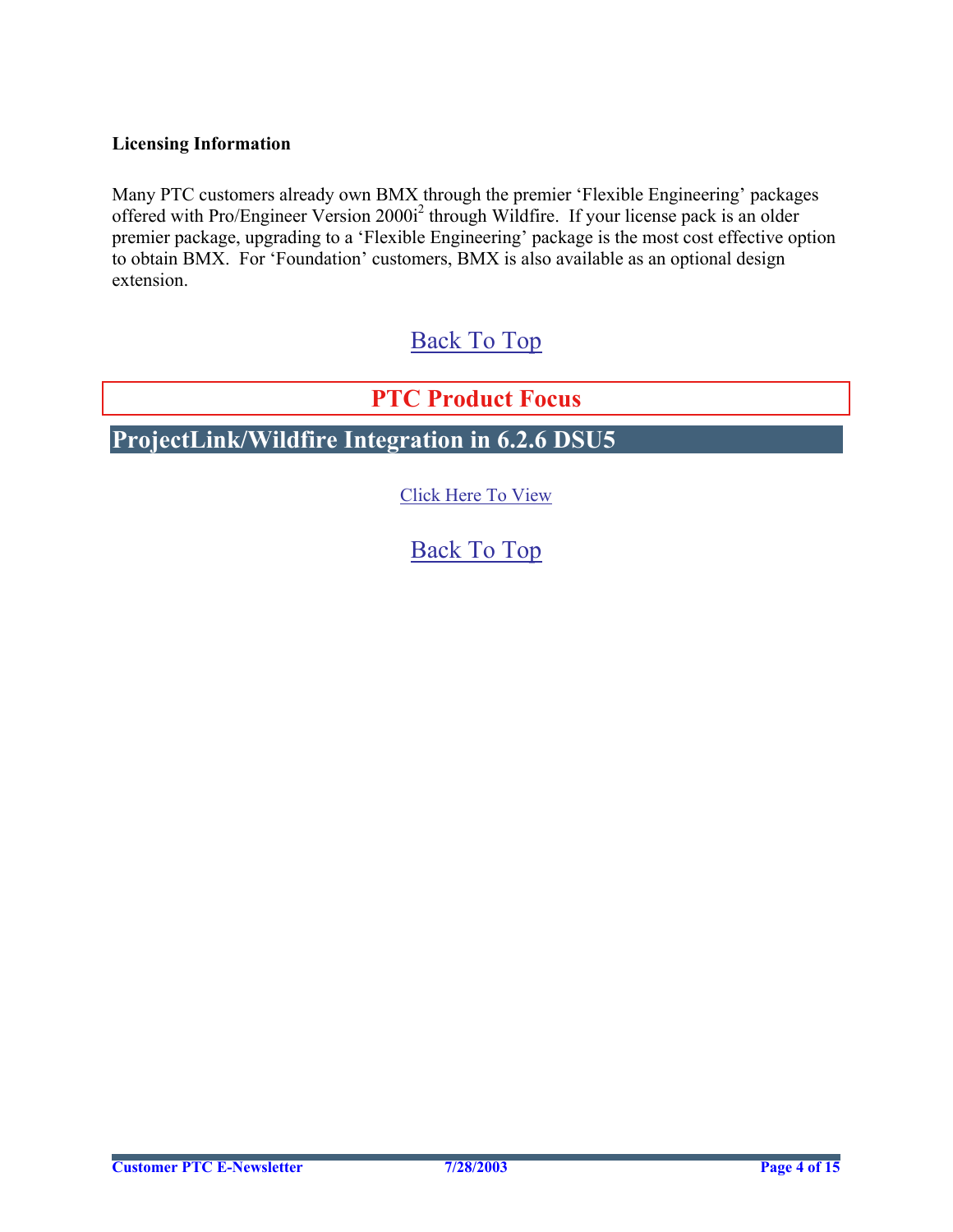# **Tips of the Week**

# <span id="page-4-0"></span>**Solving Engineering Problems w/ BMX**

Think you are ready to give BMX a try? Here is a basic exercise to get you started. Learning a few basic procedures can enable users to explore the power of BMX. Note: These instructions were created using Pro/Engineer Wildfire.

### **Problem Description**

Imagine you are issued the task of creating a channel that maximizes flow area similar to the design shown below. You must use a strip of stock material, 12 inches in width. The length is unspecified. It must have a flat bottom, 2 inches wide minimum, and 1 inch nominal corner radii. What is the optimum design?

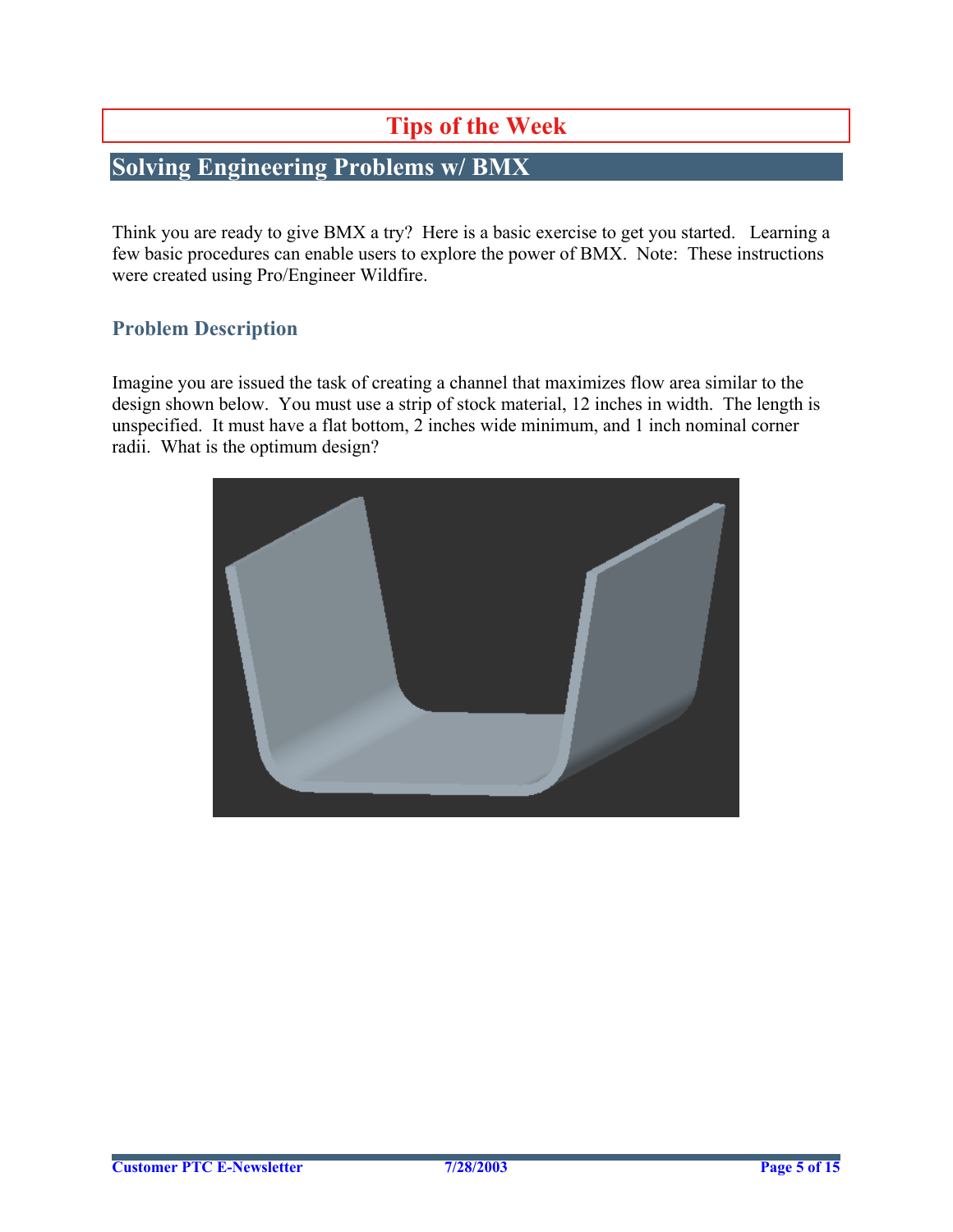## **Model Creation**

- 1. Launch Pro/Engineer and create a new part model.
- 2. Create an extrusion using the Extrude Tool  $\widehat{\mathbb{C}}$ .
- 3. Select the Thin Protrusion option  $\Box$ .
- 4. Select the internal sketch icon  $\blacksquare$  to enter sketcher and create the following sketch:



Note: The perimeter dimension shown was created by selecting sketch entities, then Edit > Convert To > Perimeter. Specify the dimension to be driven by the perimeter dimension.

5. Complete the feature by filling in the dashboard as shown:



This will result in a thin protrusion, symmetric about the sketch plane, with a .25 material thickness.

6. Use the toggle offset icon  $\mathbb{Z}$  so that the sketch is the mid-plane of the solid body.

We intend to analyze the effect of changes in bend angle and leg lengths on the cross sectional area of our channel. Therefore we will create a flat surface to measure the area with.

- 7. Create a new Datum Curve
- 8. Reference the inner edges of the solid body with the Use Edge  $\Box$  function.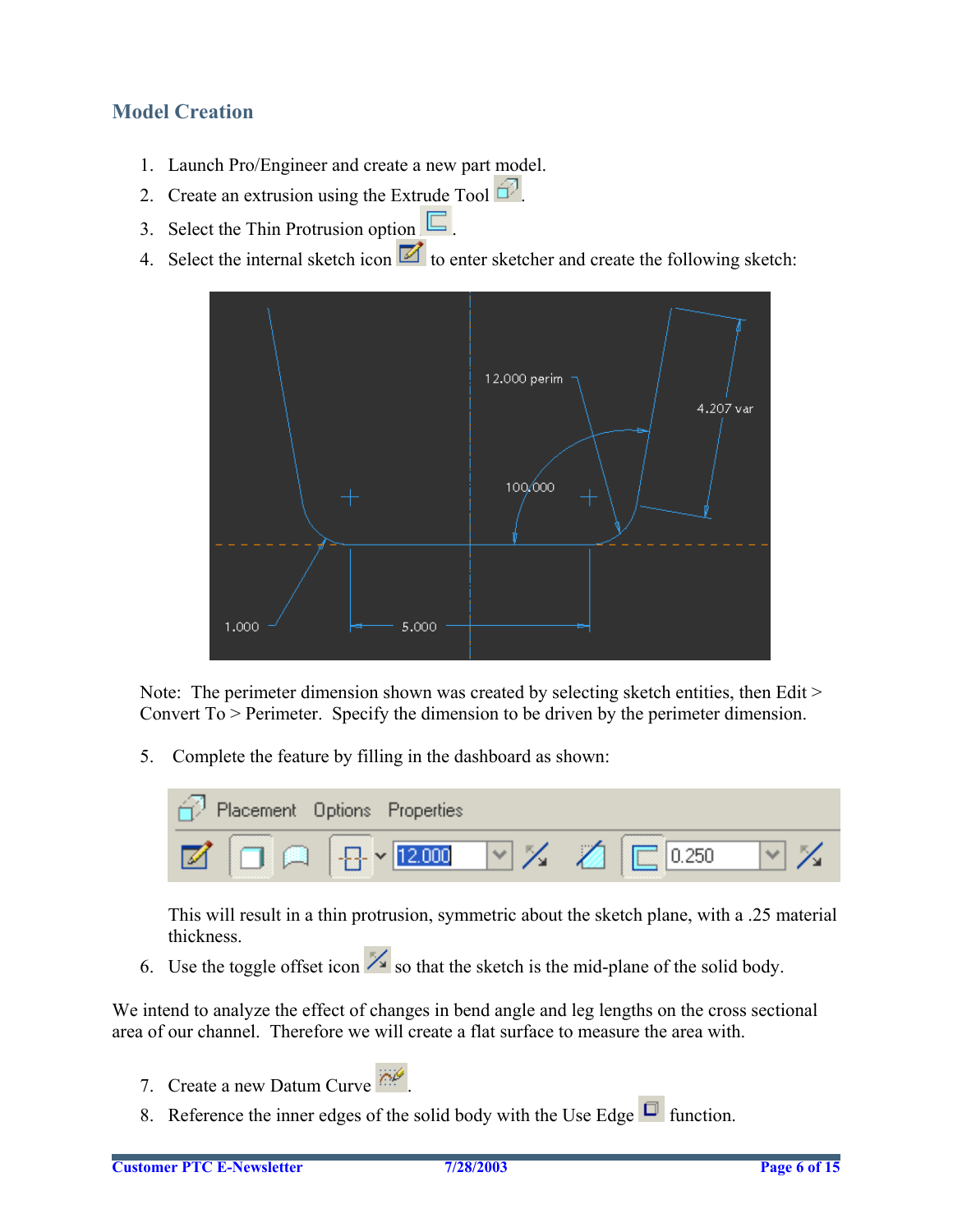9. Insert a line between the endpoints to close the loop.



- 10. Create a Flat Surface using the Fill Tool  $\blacksquare$  or Edit > Fill. The previous datum curve must be selected prior to using this function (object-action).
- 11. Measure the area of the flat surface with the Analysis > Measure > Area function.
- 12. Select the flat surface to analyze and 'Compute' the result.



13. Use the 'Add Feature' option to create the Analysis Feature.

14. Name the analysis 'FLOW\_AREA'. The Analysis Feature will appear in the model tree.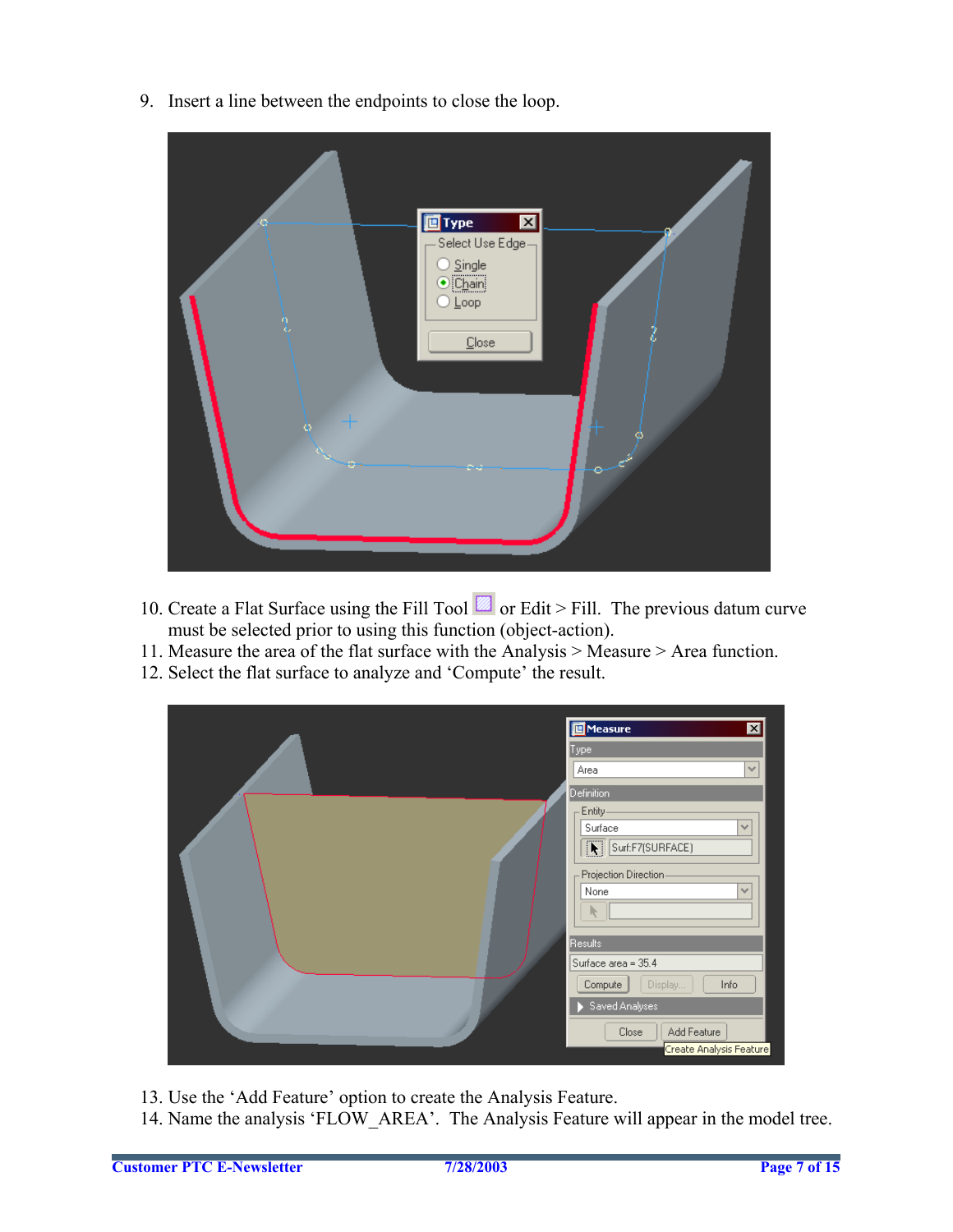Optional Step: Create a 3D note that displays the area value.

15. Select the 'FLOW\_AREA' feature. Use RMB > Setup Note. 16. In the 'text' field enter: AREA = &AREA:FID\_FLOW\_AREA 17. Select 'Place' > Done and select the leader location on the model.



The Analysis Feature 'FLOW\_AREA' will be used in several BMX studies. Remember, an Analysis Feature is recalculated with the rest of a Pro/Engineer model during regeneration. The result is therefore always up to date.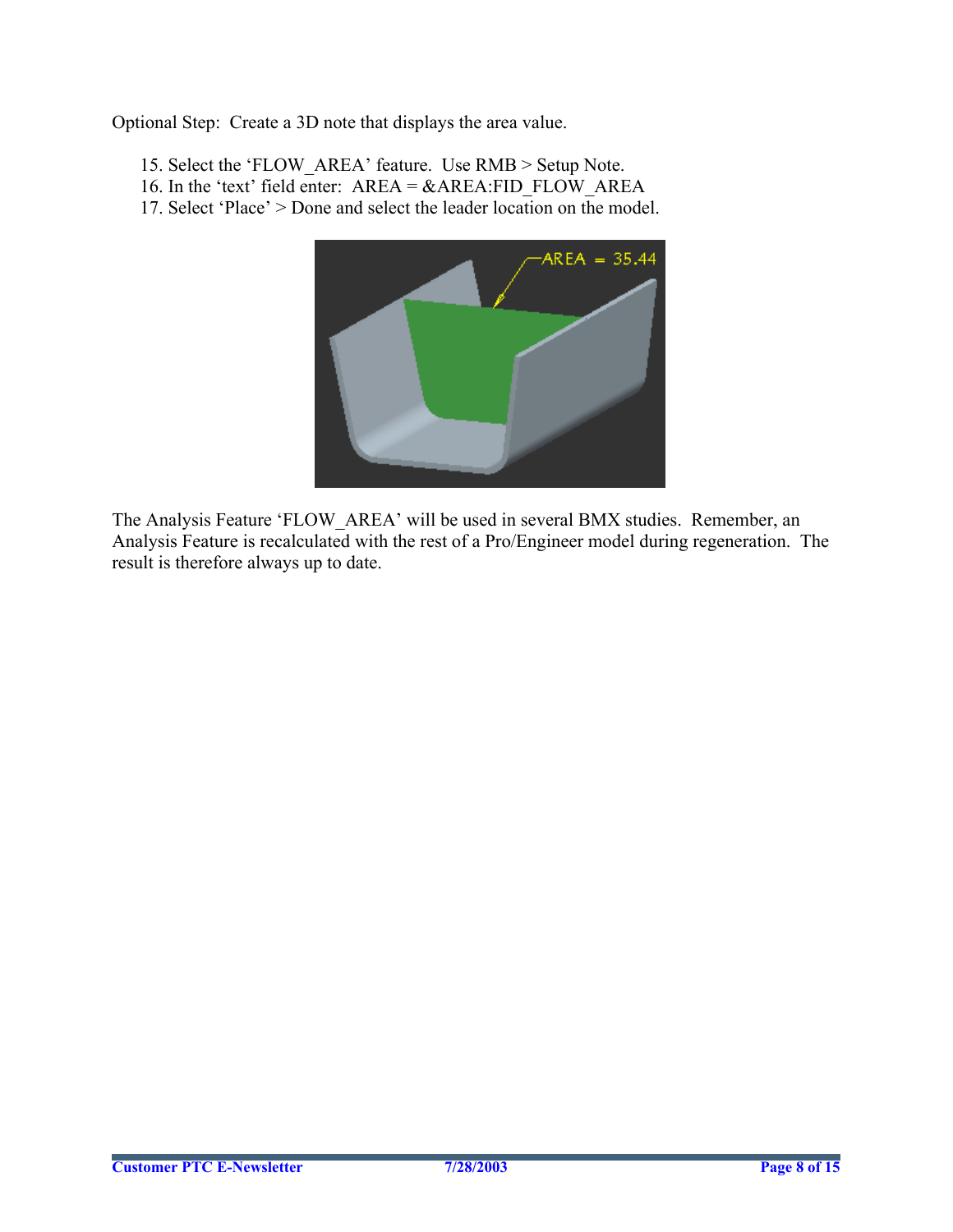## **Sensitivity Analysis**

Use a Sensitivity Analysis to investigate the relationship between the included angle and the cross-sectional area.

- 1. Use Analysis > Sensitivity Analysis to open the dialog.
- 2. Select the 'Dimension' button. Pick the included angle from the thin protrusion.
- 3. Select to plot the AREA:FLOW\_AREA values from the list.



4. Compute. The resulting graph should look like the following:



From the graph we can determine a maximum area of 41 in<sup>2</sup> is found just below 130 degrees. Is this the best solution for the model? Increase the 5.00 leg length and re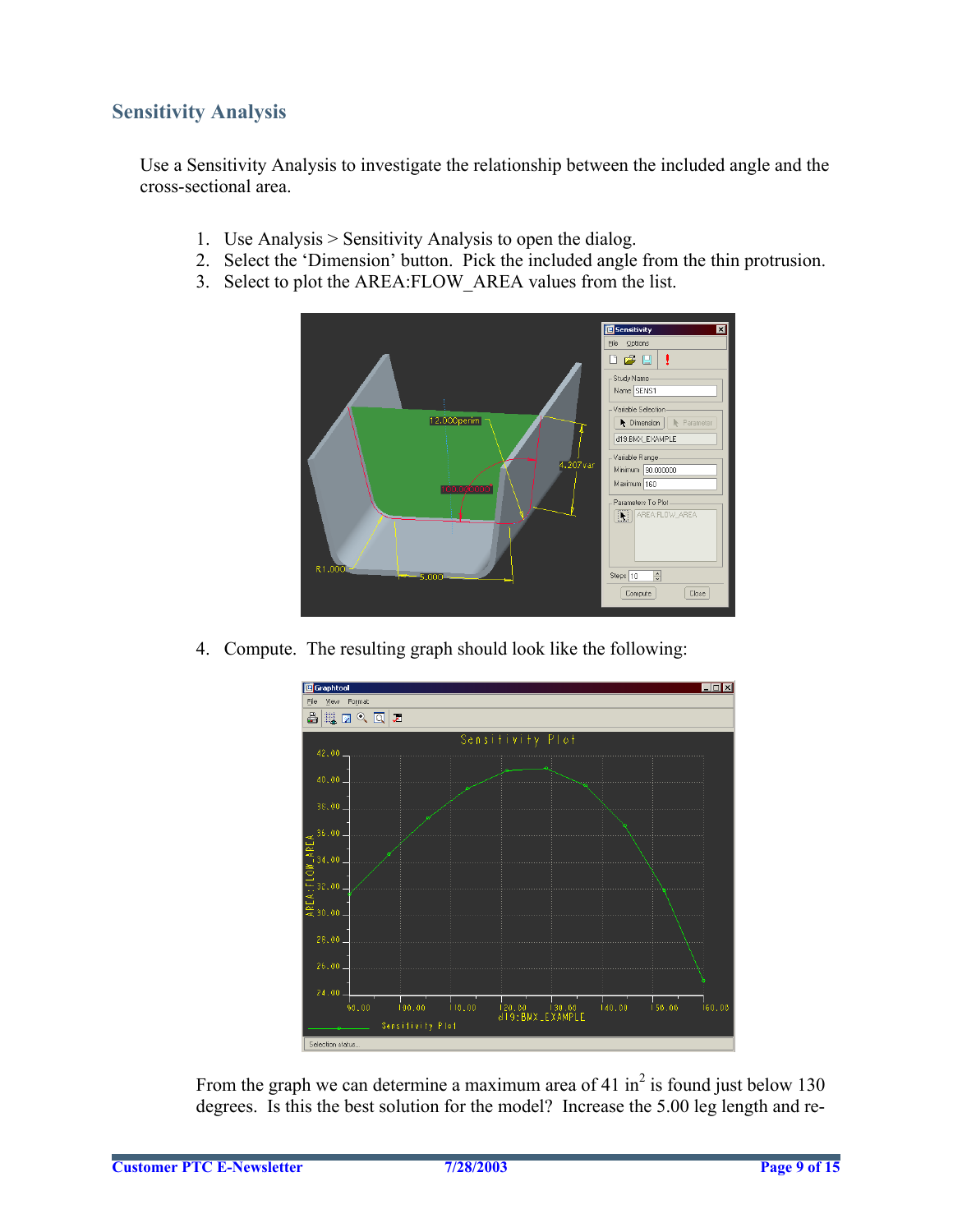run the analysis.

## **Feasibility Analysis**

Use a Feasibility Analysis to determine if a cross-sectional area of 50 in<sup>2</sup> is possible.

- 1. Use Analysis > Feasibility/Optimization to open the dialog.
- 2. Select the Feasibility radio button.
- 3. Under Design Constraints, set the AREA:FLOW\_AREA value to 50 in2.
- 4. Under Design Variables, Select the included angle and bottom leg length dimensions. Set the minimum and maximum values as shown.



5. Select 'Compute' to run the analysis.



**Customer PTC E-Newsletter 7/28/2003 Page 10 of 15**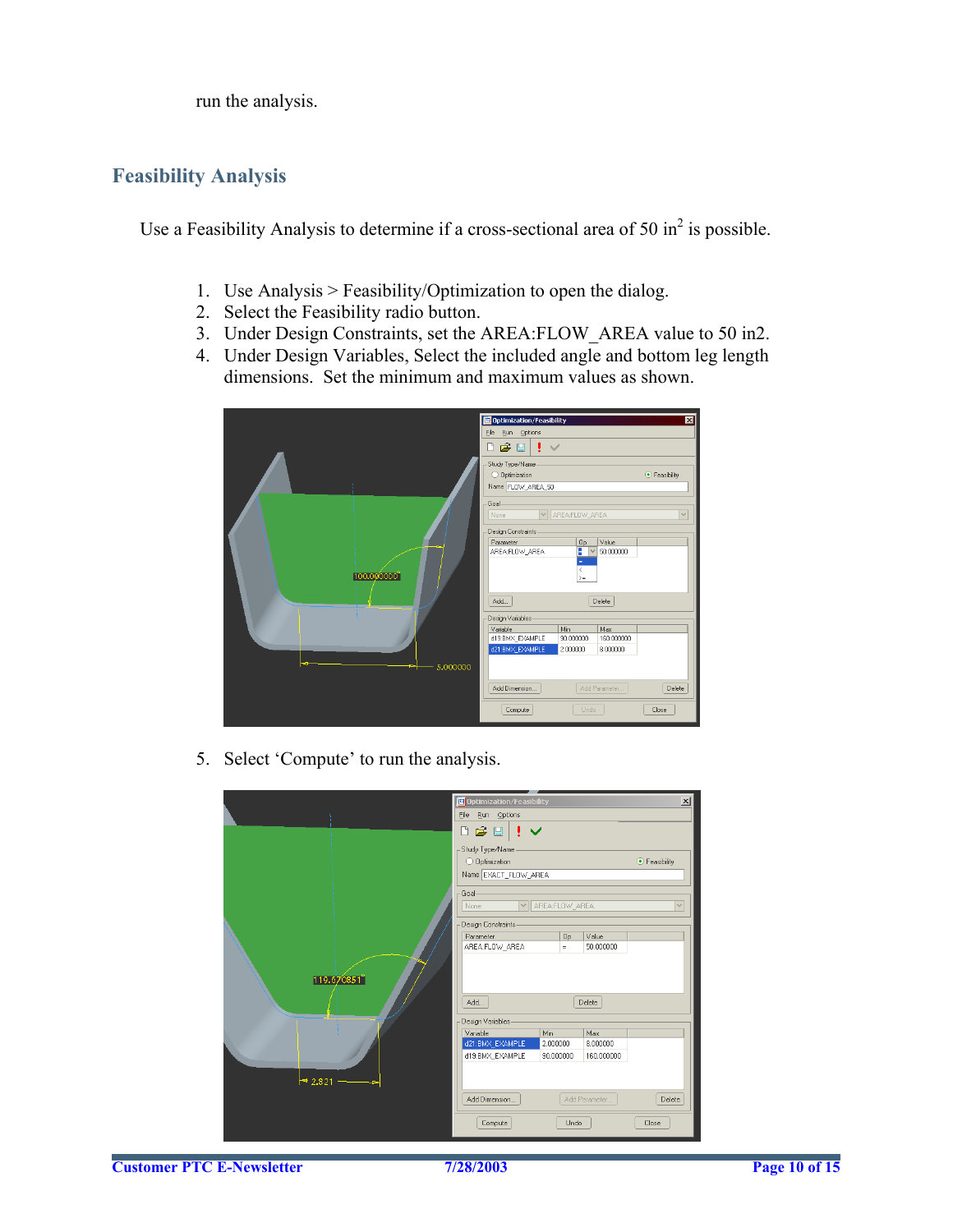Is the result above the only solution that satisfies the Design Criteria? A Feasibility Study only processes until it determines that the objectives are met.

## **Feasibility Extra**

A Feasibility Study can be saved as an Analysis Feature in the model tree using the  $\blacktriangledown$ icon. In effect, the Pro/Engineer model would always satisfy the specified Design

Criteria by recalculating the solution during regeneration. Using the save button  $\Box$ from the dialog will save the analysis definition in the active model, but will not create an Analysis Feature.

| <b>E</b> Optimization/Feasibility                |                     |
|--------------------------------------------------|---------------------|
| File<br>Run<br>Options                           |                     |
| D & U                                            |                     |
| Create Optimization Feature<br>- Study Type/Name |                     |
|                                                  |                     |
| O Optimization                                   | $\odot$ Feasibility |
| Name FLOW_AREA_50                                |                     |
| Goal                                             |                     |

Close the Feasibility dialog. Notice Pro/Engineer prompts you to keep the results. Select Cancel.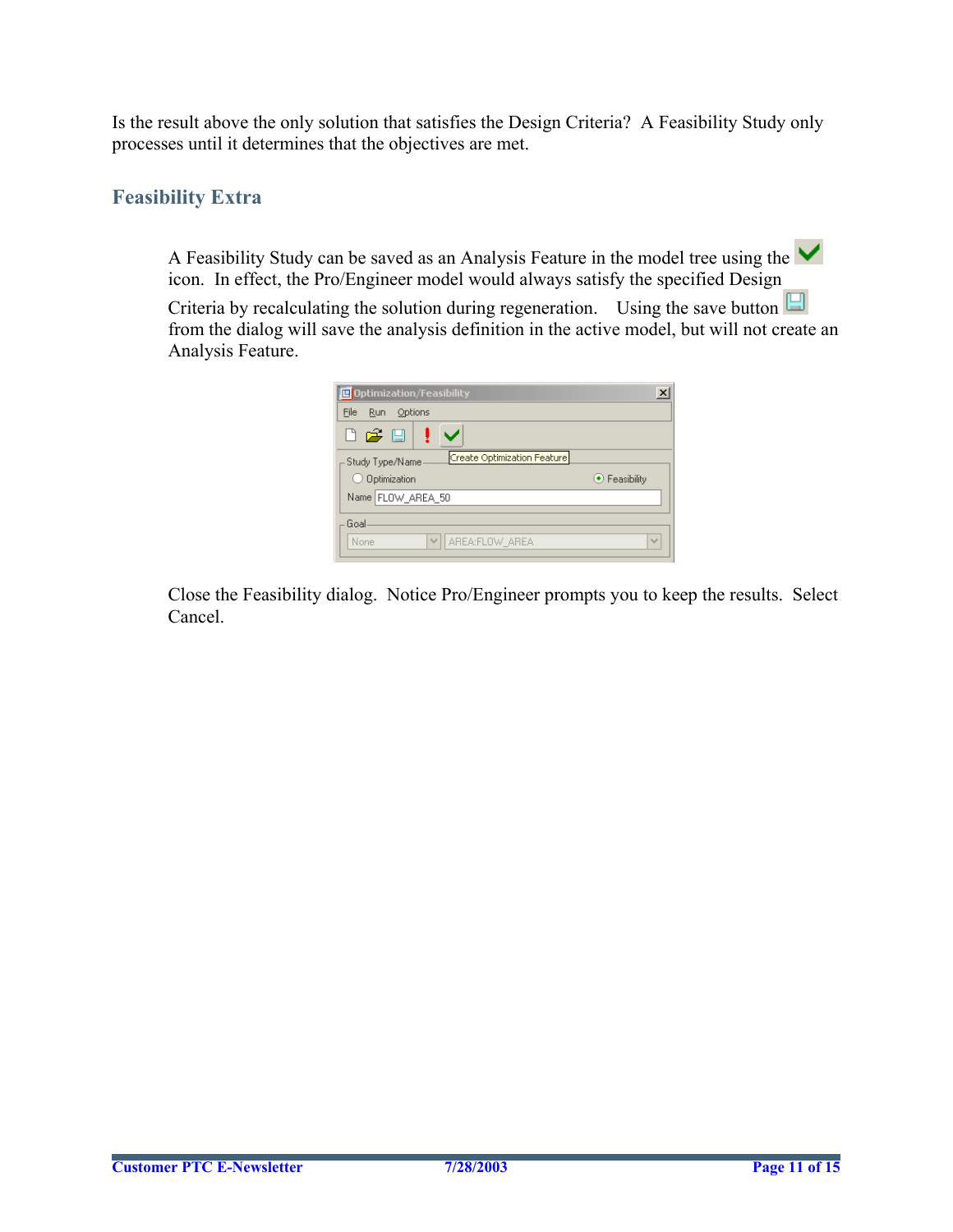## **Optimization Analysis**

Use an Optimization Analysis to determine the maximum cross-sectional area possible within the design constraints.

- 1. Use Analysis > Feasibility/Optimization to open the dialog.
- 2. Select the Optimization radio button.
- 3. Under the Goal option, select to Maximize the AREA:FLOW\_AREA.
- 4. Use the same Design Variable setup as in the Feasibility Analysis.



5. Select 'Compute' to run the analysis.

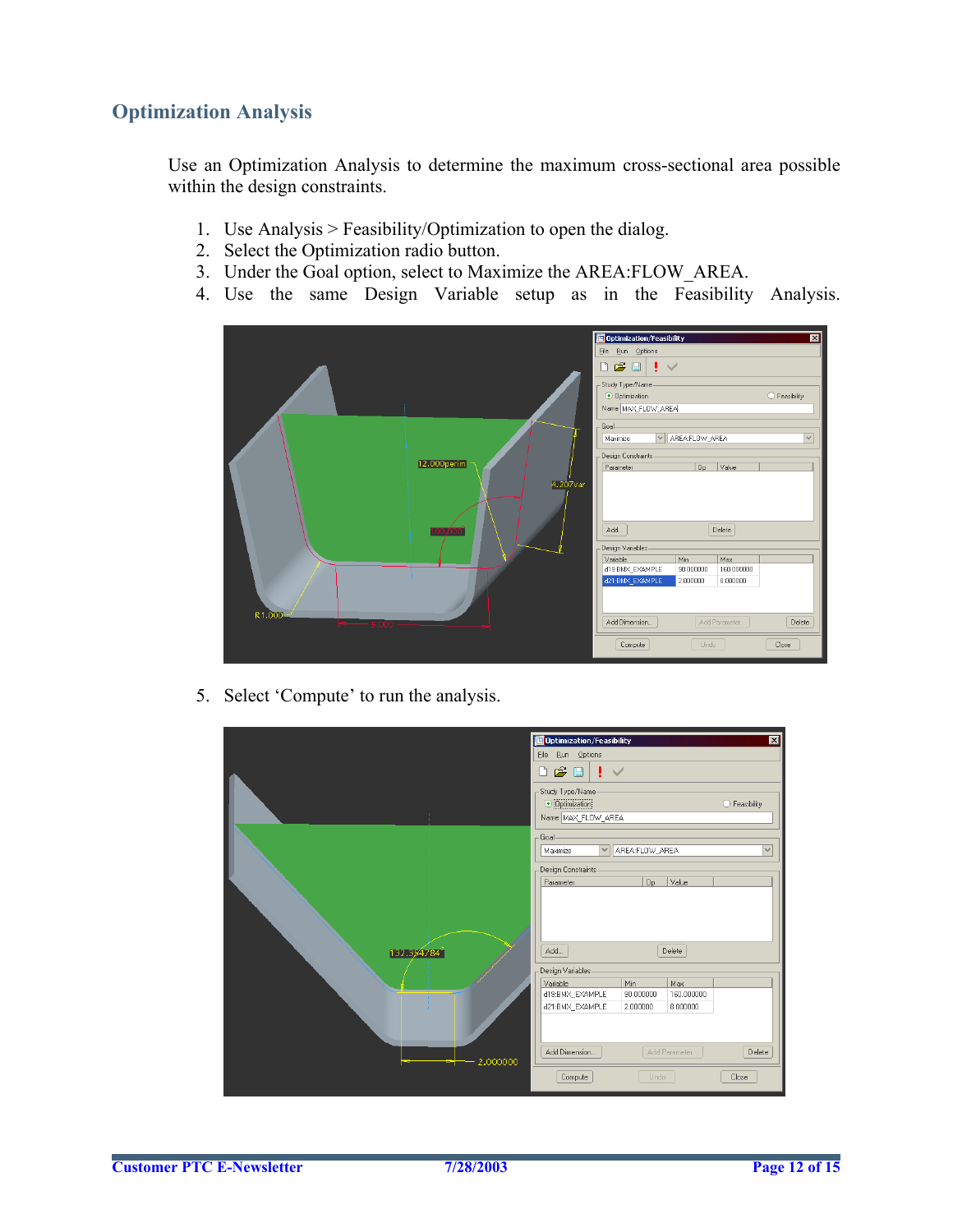<span id="page-12-0"></span>Is the result different from the Feasibility Study? Why? Is the optimum result what you expected?

Also notice that with an Optimization Analysis, you can combine Goals and Design Constraints. This becomes important when you have multiple, possibly conflicting, constraints for the design.

### **Summary**

BMX is extremely powerful once you have a basic understanding of the tool. When measurable design objectives exist, use BMX to find the optimum solution. The examples above are intended as a sampling of BMX functionality. Remember, anything you can analyze can be saved as an Analysis Feature in Pro/Engineer, including assembly analyses. For example, use BMX to solve component locations to satisfy COG constraints. Plus, with Pro/Engineer Wildfire, you can combine Pro/Mechanica results or dynamic Motion Analysis results in the BMX solution. BMX is design power for real world engineering problems.

### **Challenge**

Now it is time to test your understanding of BMX. In your design process, what design challenges can be automated using the tools and procedures described above? Have you encountered a design problem that required trial and error to obtain a 'close enough' solution? Try BMX on one of your previous designs today.

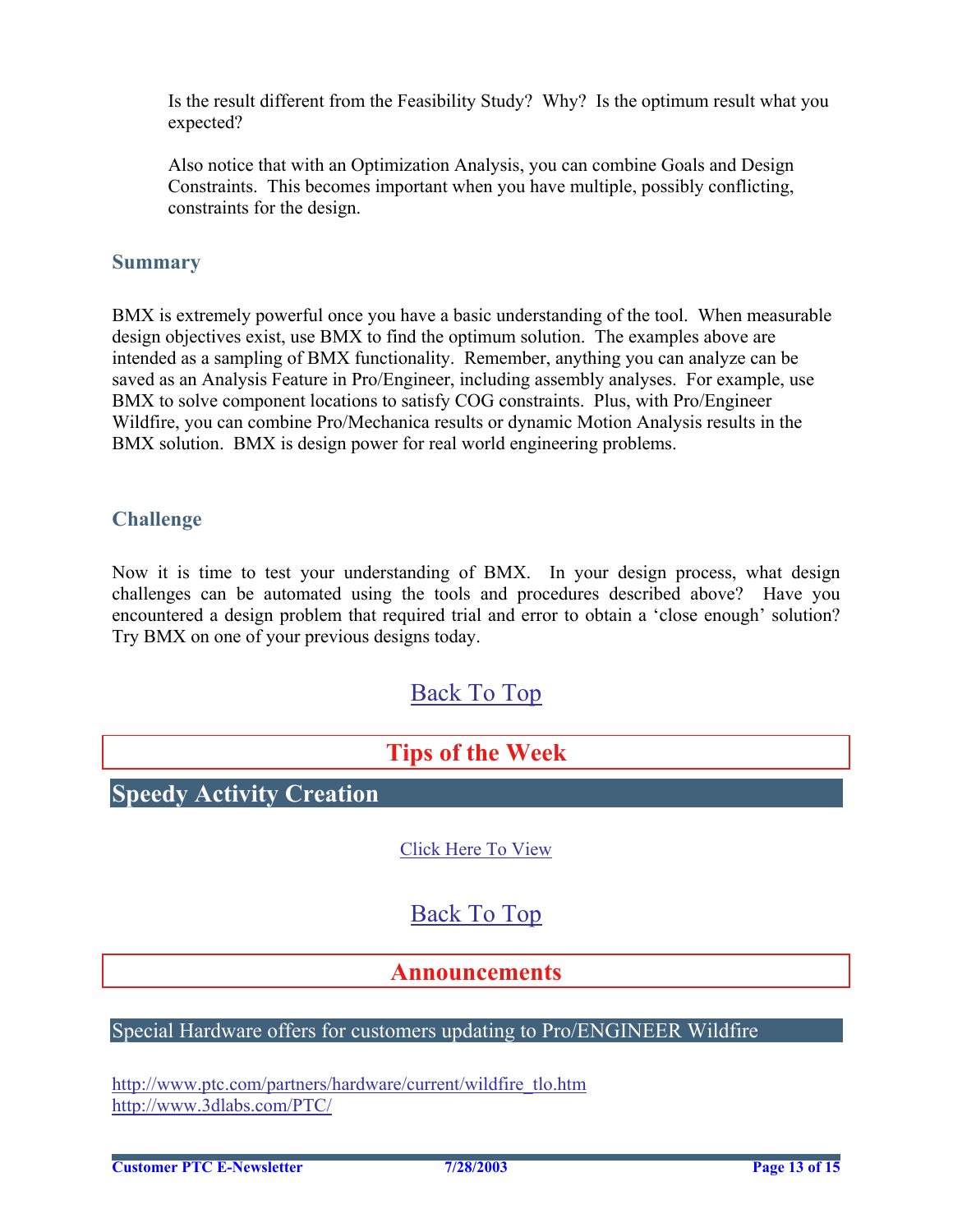## PTC Sponsored Events

Click below to see PTC sponsored events:

<http://www.ptc.com/company/news/events/index.htm>

Thinking About Pro/ENGINEER Wildfire? Check this out.



<http://www.ptc.com/go/engineering/index.htm>

#### **E-PROFILES IS HERE!!**

We have been eagerly anticipating the debut of the new electronic version of Profiles Magazine and now it is here! This new web site will supplement the print edition of the magazine and will provide new useful features not feasible with paper media. e-Profiles will provide you with 24x7, worldwide access to key information previously available exclusively in the print version. "Tips & Tricks," a popular feature pioneered by Pro/USER, has also moved to the web and will be expanded as the site matures. Future plans include several foreign-language editions of Profiles for our many international readers. Currently, Profiles is printed in English and Japanese.

Please take a few minutes to check out this new web site. We don't think you will be disappointed.

<http://profilesmagazine.com/>

[Back To Top](#page-0-0)